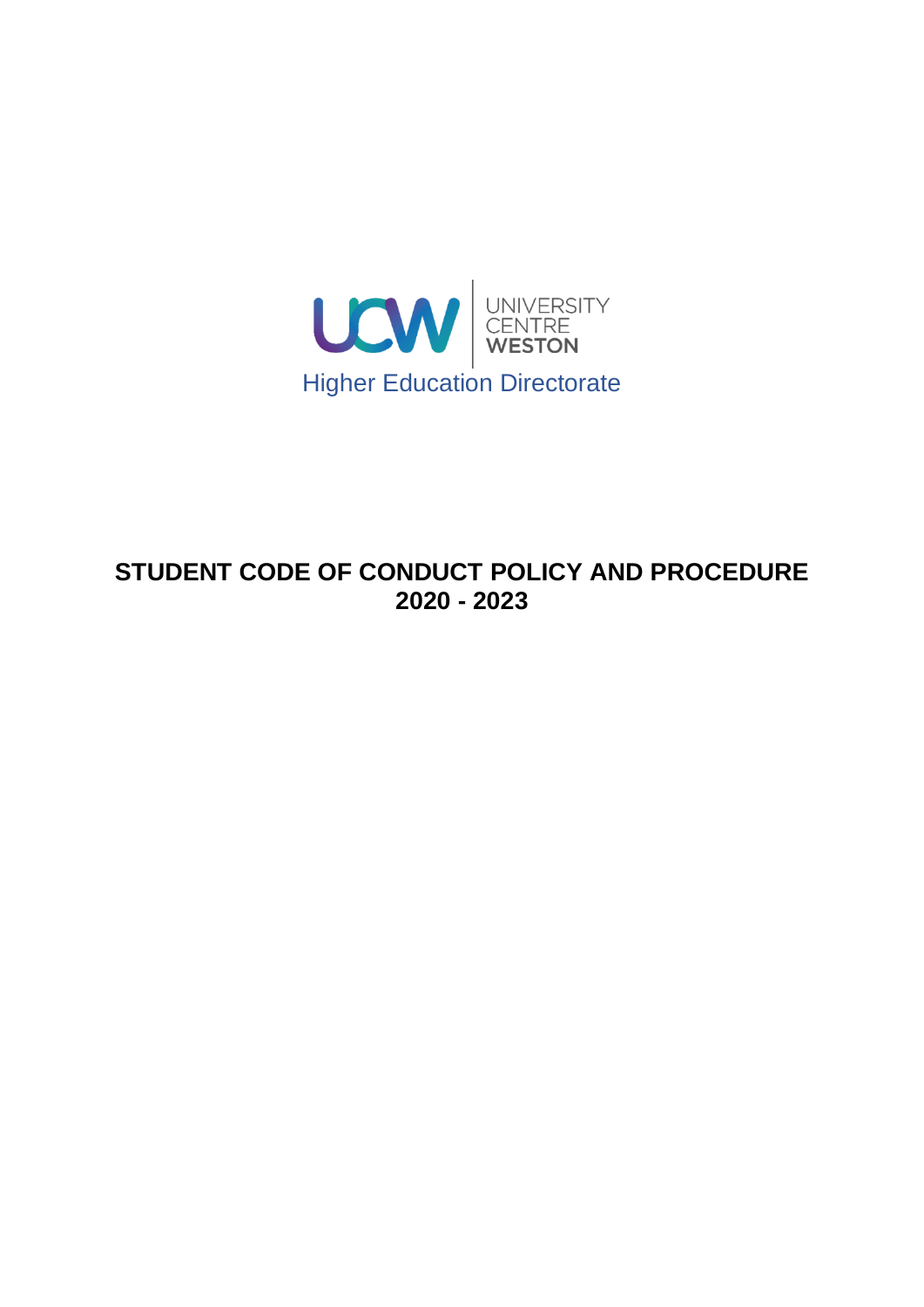# **CONTENTS**

| 1              |  |
|----------------|--|
| 2              |  |
| 3              |  |
|                |  |
|                |  |
|                |  |
|                |  |
| $\overline{4}$ |  |
|                |  |
|                |  |
|                |  |
|                |  |
|                |  |
|                |  |
|                |  |
|                |  |
|                |  |
|                |  |
| 5              |  |
|                |  |
|                |  |
|                |  |
| 6              |  |
|                |  |
| 7              |  |
| 8              |  |
|                |  |
|                |  |
|                |  |
|                |  |
|                |  |
|                |  |
|                |  |
|                |  |
|                |  |
|                |  |

| <b>Version:</b>               | 1.0                                     |
|-------------------------------|-----------------------------------------|
| Date approved by HEBS/HEDMT   | 23.06.2020                              |
| Date approved by Students:    | 22.06.2020                              |
| Date approved by CLB:         | 02.07.2020                              |
| Date approved by Corporation: | 02.07.2020                              |
| Name of policy holder:        | Sadie Skellon, Head of Higher Education |

### **Change Control**

UCW Student Code of Conduct Policy and Procedure<br>ISO Reference Number/Code: [Clerk to Corporation/Policy holder adds number/code]

Effective Date: [02/07/2020]<br>Page 2 of 21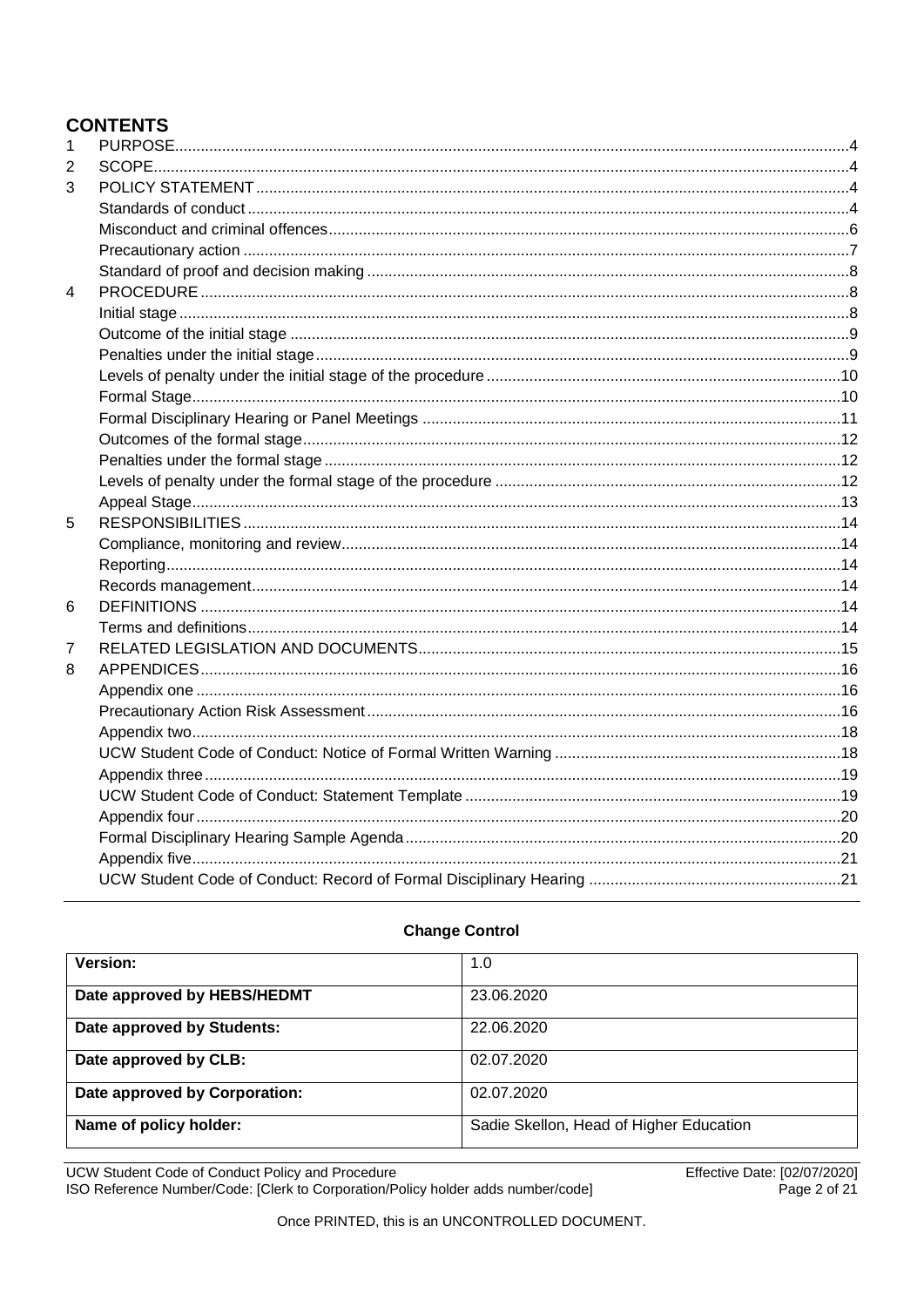| Date issued:        | June 2020 |
|---------------------|-----------|
| <b>Review date:</b> | June 2020 |

| <b>Version</b> | Type -<br>New/Replacement/Review | <b>Date</b> | <b>History</b> |
|----------------|----------------------------------|-------------|----------------|
|                |                                  |             |                |
|                |                                  |             |                |

This Policy applies to University Centre Weston (UCW) and meets the requirements of the Office for Students (OfS), the Quality Assurance Agency (QAA), and the Revised UK Quality Code. Where required guidance from the Competition and Markets Authority (CMA) and the Office of the Independent Adjudicator (OIA) will be observed.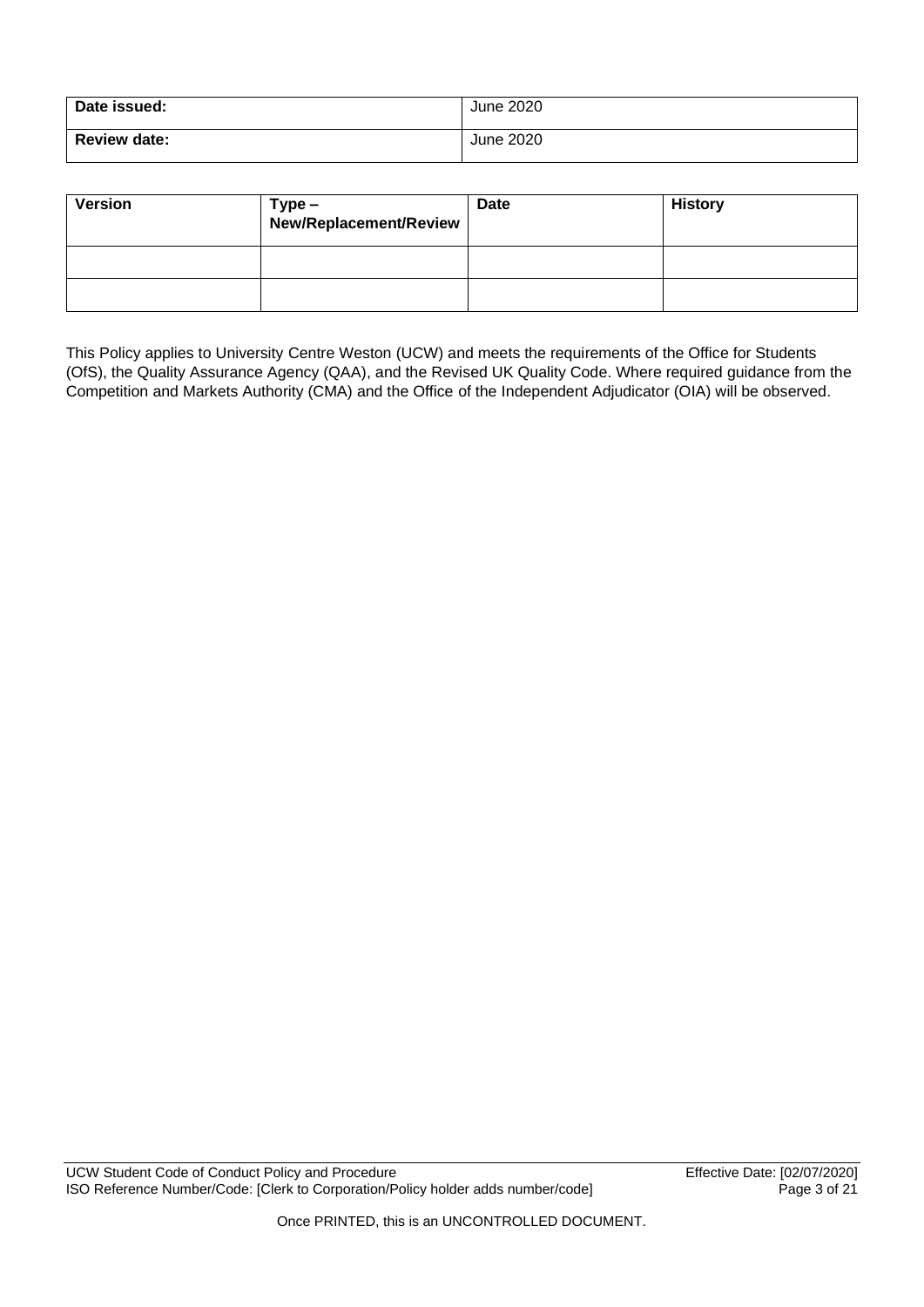#### <span id="page-3-0"></span>**1 PURPOSE**

- 1.1 This Policy sets out the Code of Conduct to which all students of University Centre Weston (UCW) are expected to adhere, and UCW's approach in dealing with allegations of student misconduct.
- 1.2 This document also sets out the procedures to be followed where a student is alleged to have breached the code of conduct.
- 1.3 This Policy has been produced with reference to guidance provided by Universities UK(UUK) and the Office of the Independent Adjudicator (OIA).
- 1.4 When a UCW student is alleged to have breached the code of conduct, the duties and obligations that students are entitled to will be observed, including: complying with contractual obligations; exercising a duty of care; applying the principles of natural justice, i.e. the right to a fair hearing before an impartial decisionmaker; complying with equality law duties; and upholding human rights.

#### <span id="page-3-1"></span>**2 SCOPE**

- 2.1 This Policy applies to all students registered full-time or part-time programmes of study at UCW.
- 2.2 It applies to student conduct whilst on programme and as part of the wider UCW community; this includes on placements, residentials and field trips, and social media or other digital fora.
- 2.3 It applies to student conduct on and off UCW premises, including student accommodation and partner organisations.
- 2.4 It applies only to non-academic misconduct. (Academic Misconduct is dealt with under the appropriate Assessment Regulations for the programme a student is registered on).
- 2.5 The Policy will normally be applied when non-academic misconduct affects one or more of the following:
	- the UCW/Weston College Group (including facilities, property and/or reputational damage)
	- **students**
	- staff
	- visitors
	- members of the public.

#### <span id="page-3-2"></span>**3 POLICY STATEMENT**

- 3.1 UCW treats students as equal partners in their learning and strives to promote a higher education community that reflects the values of mutual respect, fairness, equality and diversity. Within this community students are expected to meet certain standards of conduct.
- 3.2 All UCW students are required to behave as responsible members of the UCW community; this includes whilst on placements, residentials and field trips and whilst off UCW premises, including student accommodation.
- 3.3 Breaches of the Code of Conduct are likely to be considered either minor, serious or gross misconduct, depending on the nature of the behavior. Any such breaches may lead to disciplinary action being taken against the offending student.

#### **Standards of conduct**

- <span id="page-3-3"></span>3.4 UCW expects students to act according to the following standards
	- Safely, and with regard for the safety of others
		- With civility, consideration and respect for others at UCW and the whole of the Weston College Group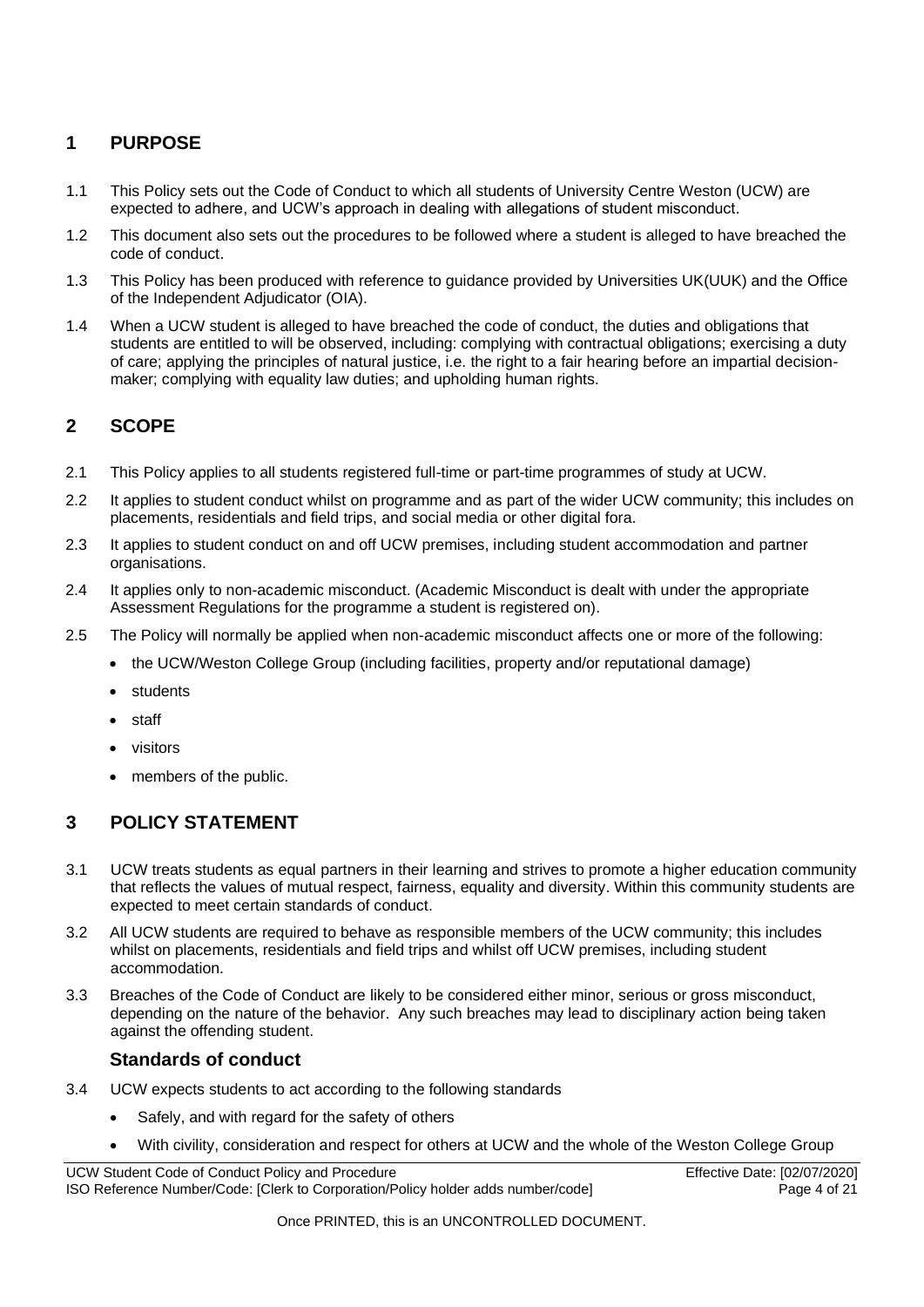- In accordance with all UCW policies, procedures and regulations and all applicable UK laws.
- 3.5 UCW has zero tolerance approach to violence, bullying and harassment in all its forms. Misconduct of this nature is likely to considered serious or gross misconduct.
- 3.6 Misconduct is seen as a breach of this policy and the standards of conduct stated above. The following are examples of what may be considered breaches of the Code of Conduct and the likely level of seriousness.

**Minor misconduct** may include, but is not limited to:

- Unruly behaviour in lectures, classrooms, or communal student areas
- Use of offensive language
- Refusal to produce a UCW ID or identify oneself when asked to by a member of staff

**Serious misconduct** may include, but is not limited to:

- Bullying, harassment or discrimination against another person, including the use of discriminatory language
- Physical, written, or verbal abuse or intimidation against another person, including in communications via social media
- Any act which brings or threatens to bring UCW's reputation into disrepute
- Theft of UCW property, or that of UCW members of staff or students
- The misuse of recorded UCW lectures or classroom discussions (recorded as part of a reasonable adjustment)
- Damage to UCW property or resources, or that of UCW members of staff or students
- Persistent failure to respond to or comply with the formal disciplinary procedure or other UCW policies and procedures
- Persistent failure to respond to requests for improvement in behaviour
- Misuse of alcohol, drugs and legal highs (please refer to the UCW Drugs and Alcohol policy)
- Unacceptable behaviour or actions as set out in other policies, procedures, and regulations of UCW (and the wider Weston College Group if applicable)

**Gross misconduct** may include, but is not limited to:

- Criminal or other activities that have a bearing on the student's participation on acourse at UCW or provide a risk to other students or staff at UCW (or the wider Weston College Group)
- Sexual harassment, violence or abuse
- 3.7 The above descriptors are indicative only. In any instance of an alleged breach of the Policy, UCW staff will exercise professional judgement when considering the severity of the misconduct.
- 3.8 The Code of Conduct reflects the requirements of the Equality Act 2010 (part 2, chapter 1 section 6) in relation to disability discrimination. Care will be taken to ensure that students who have disabilities or other health issues (particularly relating to their mental health) are provided with reasonable adjustments in relation to the disciplinary process. However, in order to be taken into account, any disability or health issues must be declared as soon as is possible in the disciplinary process.
- 3.9 It may also be necessary to deal with a situation through the UCW Fitness to Study Policy and Procedure or the UCW Fitness to Practice Policy and Procedure. This decision will be made by the Director of Higher Education. The student will be made aware of which policy is being invoked and a copy of the relevant policy sent to the student via email.
- 3.10 Students have the right to access support from HE Academic Registry Team (HEART) at any time in relation to this policy and procedure.

UCW Student Code of Conduct Policy and Procedure Effective Date: [02/07/2020] ISO Reference Number/Code: [Clerk to Corporation/Policy holder adds number/code] Page 5 of 21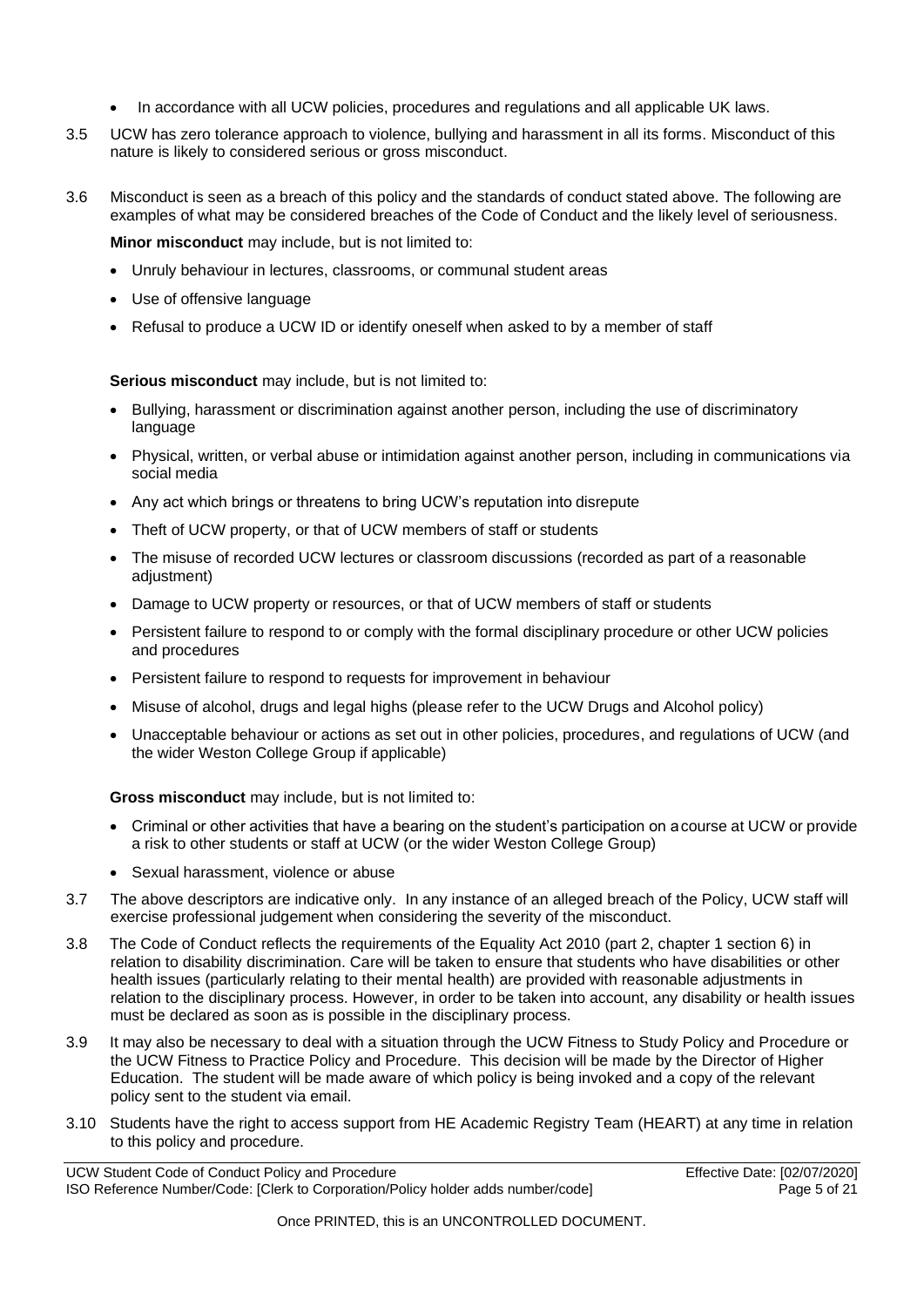- 3.11 Where there is a situation involving allegations made by one student against another student, UCW will take steps to protect both students from harm and will strive to ensure continuity of education for the students involved in the case. For example, the HEART could assist the reporting student and the accused student in submitting mitigating circumstances; this will, however, be subject to the academic regulations that are applicable to the student's course. UCW will treat the reporting student and the accused student fairly and not make any presumptions about either student or the allegation.
- 3.12 UCW will investigate reports of misconduct from third parties (i.e. where the reporting person was not the direct target of any alleged misconduct), where it believes there is sufficient evidence to merit further investigation.
- 3.13 For the purposes of fairness and credibility, the identity of persons reporting alleged misconduct, and any related witnesses providing evidence, will not normally be kept confidential. Requests for confidentiality may be considered by the investigating officer, but will only be agreed where there is no impact on the procedural fairness of the process, or there is considered to be a risk to the personal safety of the individual (see 3.18 Precautionary measures). Witnesses will not be obliged to provide evidence to the investigation, if they do not wish to have their identity revealed.
- 3.14 UCW has a three-stage process in dealing with cases of alleged misconduct:
	- The initial stage preliminary consideration and investigation
	- The formal stage investigation and hearing
	- The appeal stage review/re-hearing

#### **Misconduct and criminal offences**

- <span id="page-5-0"></span>3.15 When an alleged act of student misconduct may also constitute a criminal offence, UCW will strive to ensure that the welfare of the student is paramount. An allegation of misconduct which may constitute a criminal offence, is likely to have an adverse impact on all students involved, whether the incident is dealt with through the UCW disciplinary process or a criminal process. UCW will ensure that all students involved in any such incidents, particularly a reporting student and the accused student, have access to support, advice and assistance throughout the process. It may be necessary to make an application for Mitigating or Personal Circumstances, and UCW will provide guidance and support with this process and support the student as much as possible.
- 3.16 The nature and scope of the UCW disciplinary process and the nature and scope of a criminal process are fundamentally different; it is therefore important to maintain a clear distinction between them. The UCW disciplinary process is a civil matter, is based upon an allegation that a student has breached the UCW Student Code of Conduct, and the most serious sanction that can be applied is permanent exclusion from UCW and their partner university (if applicable). In contrast, the criminal process is an external procedure, deals with allegations that a student has committed a criminal act and the most serious sanction that can be applied is imprisonment and a criminal record.
- 3.17 Taking the above differences into account, UCW will follow two key principles when dealing with nonacademic disciplinary matters that may constitute criminal offences:
	- **The criminal process must take priority**. There will be no duplication of that process and no other process should operate at the same time. If the matter is being dealt with under the criminal process, then apart from taking any necessary precautionary measures (for example potentially suspending a student), the UCW disciplinary process should be suspended until the criminal process is at an end.
	- If the matter is not being dealt with under the criminal process or where the criminal process has concluded, only then will UCW consider whether a breach of the Student Code of Conduct has occurred.
- 3.18 If a student is reporting an incident of misconduct against another student, then UCW will not apply any pressure on the reporting student to take any specific course of action relating to reporting to the police. Advice and support will be offered to the reporting student, but ultimately the decision on how they wish to proceed will be theirs.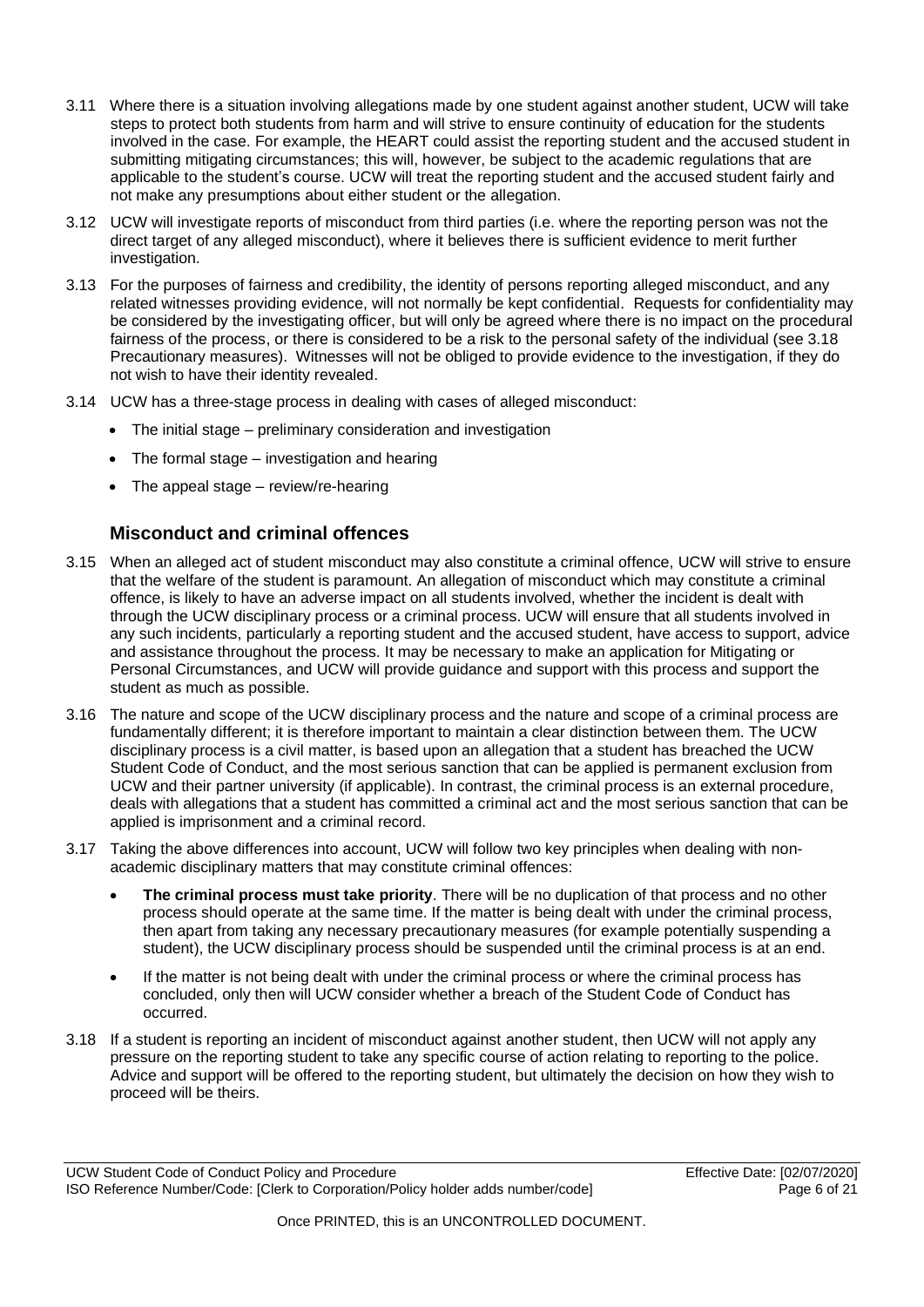### **Referral to the Police**

- 3.19 Where a student, an employee, or a visitor, including guest lecturers, is the victim of an alleged act of student misconduct that constitutes a possible criminal offence carried out by a member of the UCW community, UCW will support them in reporting the matter to the police if they wish to. If they do not wish to make a report to the police then UCW will respect and comply with that decision.
- 3.20 Only in extreme cases would UCW report an alleged crime to the police against the wishes of the reporting student. This would usually be to protect the reporting student (or others) from harm, or to prevent a further crime from taking place. It may be that the crime is disclosed to the police, but not the name of the victim. UCW will take into account the potential harm and distress an unauthorised disclosure may cause to the reporting student, and they will be kept informed and will be supported throughout the process. It may be that in these extreme circumstances it would be more appropriate for welfare support to be offered by other members of the Weston College Group (the Further Education Welfare Team); this decision would be made by the reporting student.
- 3.21 Where a potential criminal offence is committed against UCW itself, for example taking sound or musical equipment without permission, the decision whether or not to report the matter to the police will be dependent upon the facts, and will be determined on a case-by- case basis. UCW does not adopt a position whereby gross misconduct offences are always reported to the police, and minor misconduct offences are not. There will be a number of factors that will have to be taken into account when assessing whether to report a matter to the police. These will include the nature and seriousness of the case and whether there is any risk to the health, safety and well-being of others.

#### **Precautionary action**

- <span id="page-6-0"></span>3.22 Following an alleged breach of this Student Code of Conduct, it may be necessary for UCW to take precautionary action pending the outcome of the disciplinary proceedings. This is not a penalty or sanction and does not indicate that the accused student has committed a breach of discipline or a criminal offence.
- 3.23 UCW will ensure that precautionary action will be reasonable and proportionate, and may include the following:
	- Imposing conditions on the accused student (for example, requiring the accused student not to contact the reporting student and/or certain witnesses and/or requiring the accused student to move student accommodation);
	- Suspending the accused student from his/her studies;
	- Prohibiting the accused student from going to certain student accommodation and/or campus or from attending a placement.
- 3.24 Precautionary measures may be put into place for the following reasons:
	- To ensure that a full and proper investigation can be carried out (either by the police or a nominated UCW investigating officer); and/or
	- To protect the reporting student or others whilst the allegation is being dealt with as part of a criminal process or disciplinary process.
- 3.25 In order to ascertain the type and extent of any precautionary action, a risk assessment will be carried out by the appointed UCW Investigating Officer. The risk assessment will be completed for each student involved and will primarily consider the support arrangements that need to be put in place (for example, counselling sessions and applications for Mitigating/Personal Circumstances). It also should consider any measures that need to be put in place to protect the investigation and/or the reporting student(s), for example, prohibiting an accused student from entering the student accommodation where the reporting student lives.
- 3.26 As circumstances might change whilst the precautionary actions are in place, the risk assessment and any precautionary measures should be reviewed at regular intervals and reconsidered as the case develops. Should an accused student fail to comply with a precautionary measure, then this will trigger an instant review of the risk assessment and is likely to result in more serious measures being put in place; for example, a failure to comply with a precautionary measure of prohibiting contact with the reporting student, could result in the accused student being suspended from their studies.
- 3.27 An example of a risk assessment can be found in Appendix One.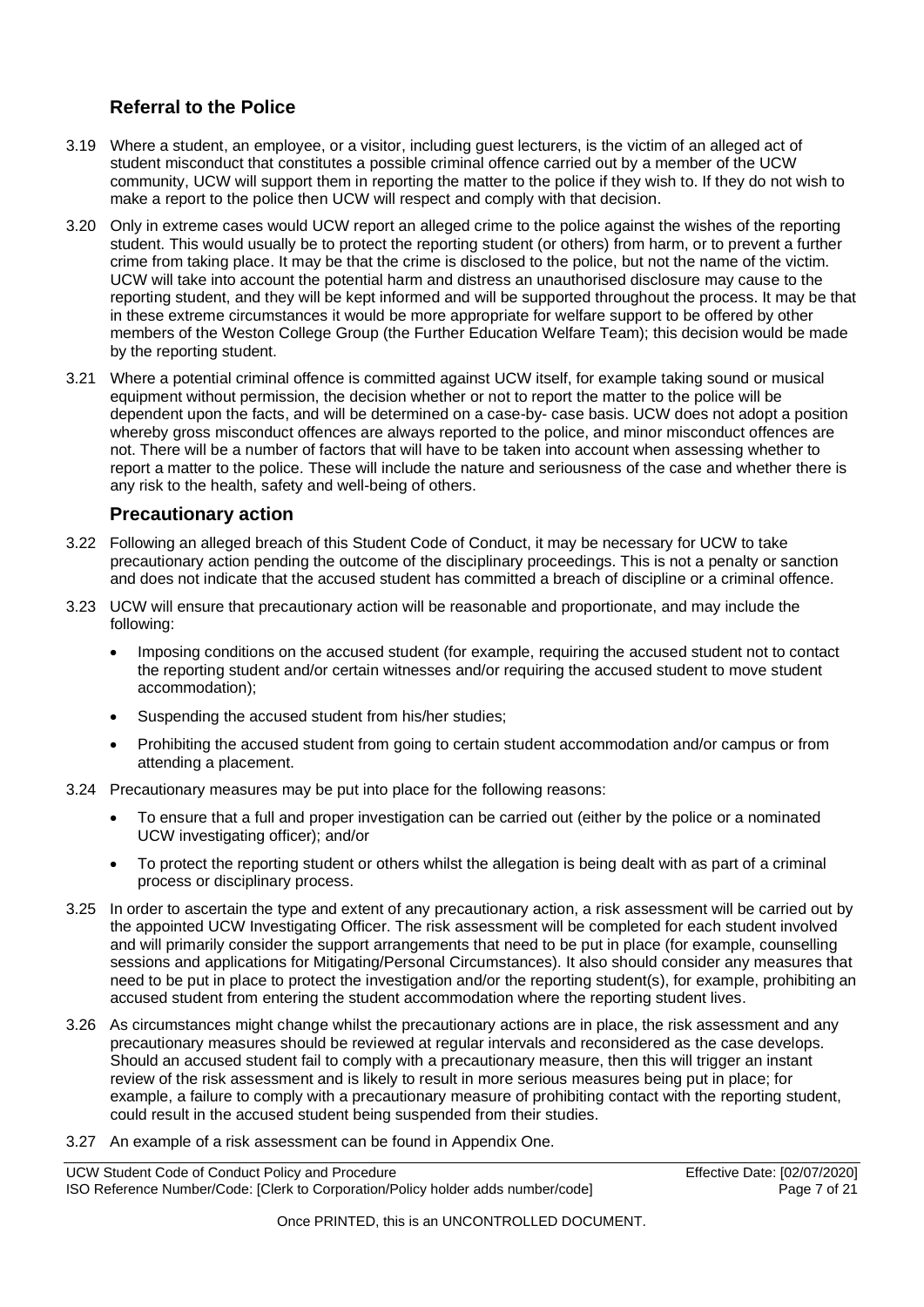3.28 It is worth noting that should there be criminal proceedings, any bail conditions imposed on the accused student will be taken into account in the risk assessment and will also be acknowledged by UCW. Any precautionary action put in place will be to protect the investigation (by the police or UCW), and the reporting student(s); whilst having the minimum possible impact on the accused student. As previously indicated, where one student has made an allegation against another student, UCW will take into account the interests and welfare of both students and endeavour to treat them fairly and equally.

### **Standard of proof and decision making**

- <span id="page-7-0"></span>3.29 Decisions made under the Student Code of Conduct will be based on the standard of proof used in civil (rather than legal) proceedings; that is, on the balance of probabilities, it is more likely than not that something happened.
- 3.30 Where misconduct is alleged, the burden of proof will be on the accuser to prove that the student has done what they are accused of. Unsubstantiated allegations will not be investigated, and if considered to be malicious, may themselves be considered a breach of the policy.

### <span id="page-7-1"></span>**4 PROCEDURE**

4.1 When investigating an allegation of misconduct, UCW will adhere to the principles of natural justice; that is, impartiality and fair hearing for all parties involved

The procedure has three stages:

- Initial stage
- Formal stage
- Appeal stage review/re-hearing stage
- 4.2 Incidents of minor misconduct will be addressed by following the Initial Stage of the Procedure. Incidents of serious and gross misconduct may be addressed by starting at the Formal Stage of the Procedure, without applying the Initial Stage first.

#### **Initial stage**

- <span id="page-7-2"></span>4.3 This stage involves early intervention when an issue is considered to be a minor breach of the Code of Conduct; it has the aim of addressing misconduct as quickly as possible and would normally involve a meeting with the following members of staff:
	- HE Curriculum/Programme Coordinator (Chair)
	- Personal Tutor
	- A member of HEART (to provide support for the student).

A verbal warning may be given to the student, and the meeting will be recorded on the student's educational Individualised Learning Plan (eILP).

- 4.4 If not resolved via the initial meeting, the UCW Director of Higher Education will appoint an investigating officer to follow the next steps of the procedure. In this first instance, this may be the programme coordinator, relevant subject area manager, or a member of the UCW Higher Education Directorate.
- 4.5 The investigating officer will carry out a precautionary risk assessment for each of the student(s) involved, including any student(s) directly affected by the misconduct.
- 4.6 The purpose of the investigation is to consider the allegation, associated evidence and the accounts of all parties involved. It will normally involve receiving a written or verbal account of the alleged incident from the reporting person, after which, details of the allegation, including related evidence, will be shared with the accused student. The student will then be invited to a meeting with the following members of staff:
	- The investigating officer

UCW Student Code of Conduct Policy and Procedure Effective Date: [02/07/2020] ISO Reference Number/Code: [Clerk to Corporation/Policy holder adds number/code] Page 8 of 21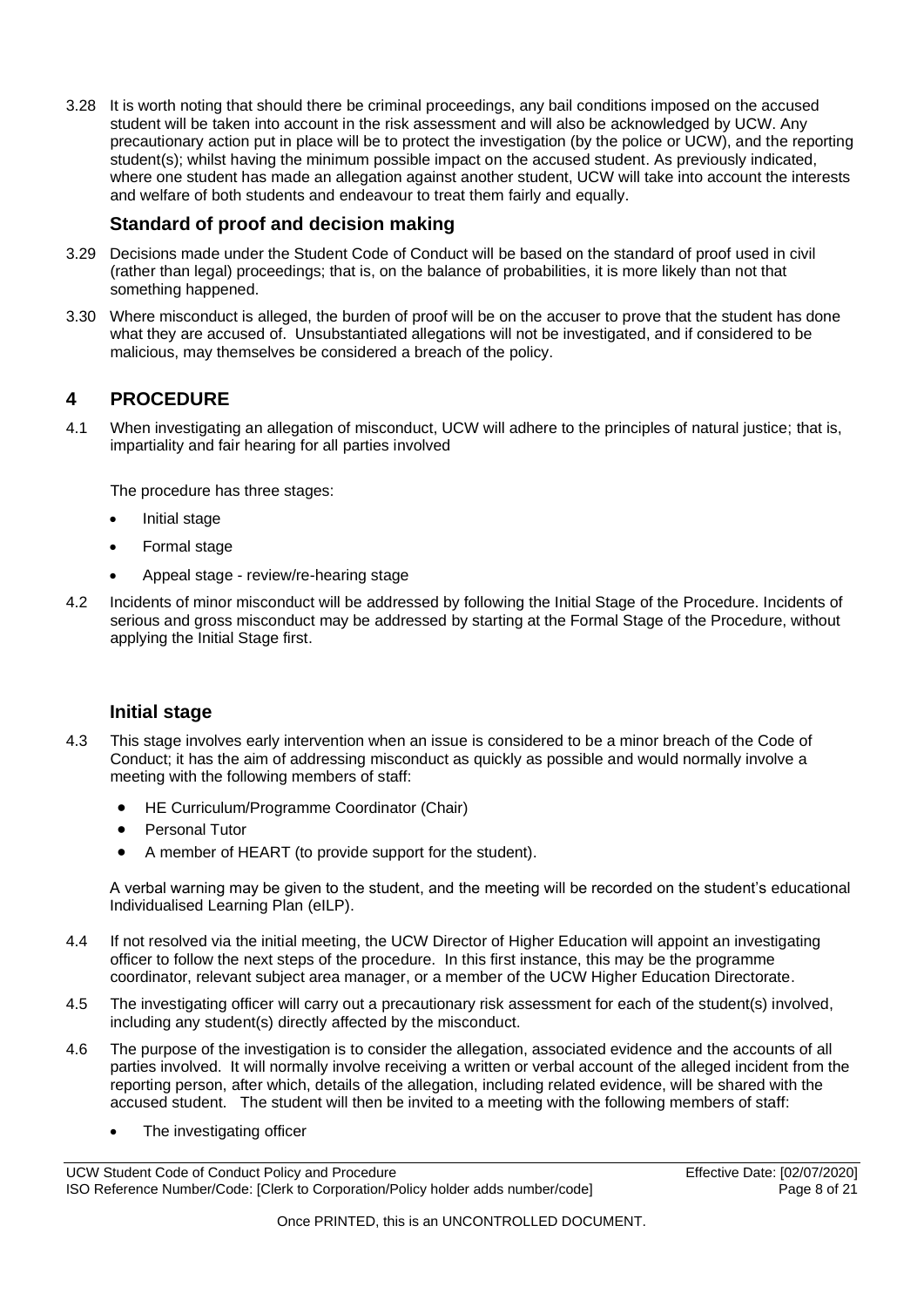- HE Curriculum/Programme coordinator or Subject Area Manager (where this is not the investigating officer). This person will act as Chair for the meeting.
- The student's personal tutor
- A member of HEART (to provide support for the student).
- A minute taker to complete a written record of the meeting.
- 4.7 The accused student has the right to bring someone for their own personal support to the meeting if they wish.
- 4.8 At the meeting, the student will have the opportunity to present their side of events and either admit or deny the allegation(s), and/or request further time to consider their response to the allegation. This may include time to gather their own evidence/witnesses for their defence.
- 4.9 Where further time is requested at the initial stage, this will normally be set at between 5 10 working days from the first meeting, although other factors will be taken into consideration (such as impending assessment deadlines, term dates, other external commitments). The date for the reconvened meeting will be agreed with the student. A member of HE Directorate staff will be assigned to provide support and guidance to the accused student during this time.
- 4.10 The student will have the opportunity to submit any mitigating circumstances in relation to the allegation during the initial stage, regardless of whether the allegation is admitted or denied.
- 4.11 If the student admits to misconduct during the initial stage, UCW will take the early admission into account when considering the level of penalty.

#### **Outcome of the initial stage**

- <span id="page-8-0"></span>4.12 The initial stage is deemed to have been concluded when:
	- a) The student admits to behaviour that is considered to breach the Code of Conduct OR
	- b) The panel considers there is sufficient evidence, on the balance of probabilities, to prove the allegation. (It is likely that this will only be in instances of minor breaches)

OR

c) The panel considers that there is a lack of, or insufficient evidence to uphold the allegation, and further investigation is unlikely to reveal more evidence,

OR

d) There is sufficient counter evidence to clear the accused student

OR

- e) The panel considers that the allegation merits further investigation under the formal stage of the procedure. (This may be because there is insufficient evidence available at the initial stage but there is good probability of gathering more, or that the alleged misconduct is of a more serious or complex nature).
- 4.13 Where the outcome of the initial stage is to proceed to the formal stage, this will not be interpreted as a presumption of guilt, but a recognition that all parties will benefit from further investigation and opportunity to present their case.

#### **Penalties under the initial stage**

- <span id="page-8-1"></span>4.14 Where a breach of the Student Code of Conduct is proven at the initial stage of the procedure, the following factors will be considered when determining any penalty to be imposed:
	- Early admission by the accused student
	- Any evidenced mitigating circumstances
	- The level of seriousness of the misconduct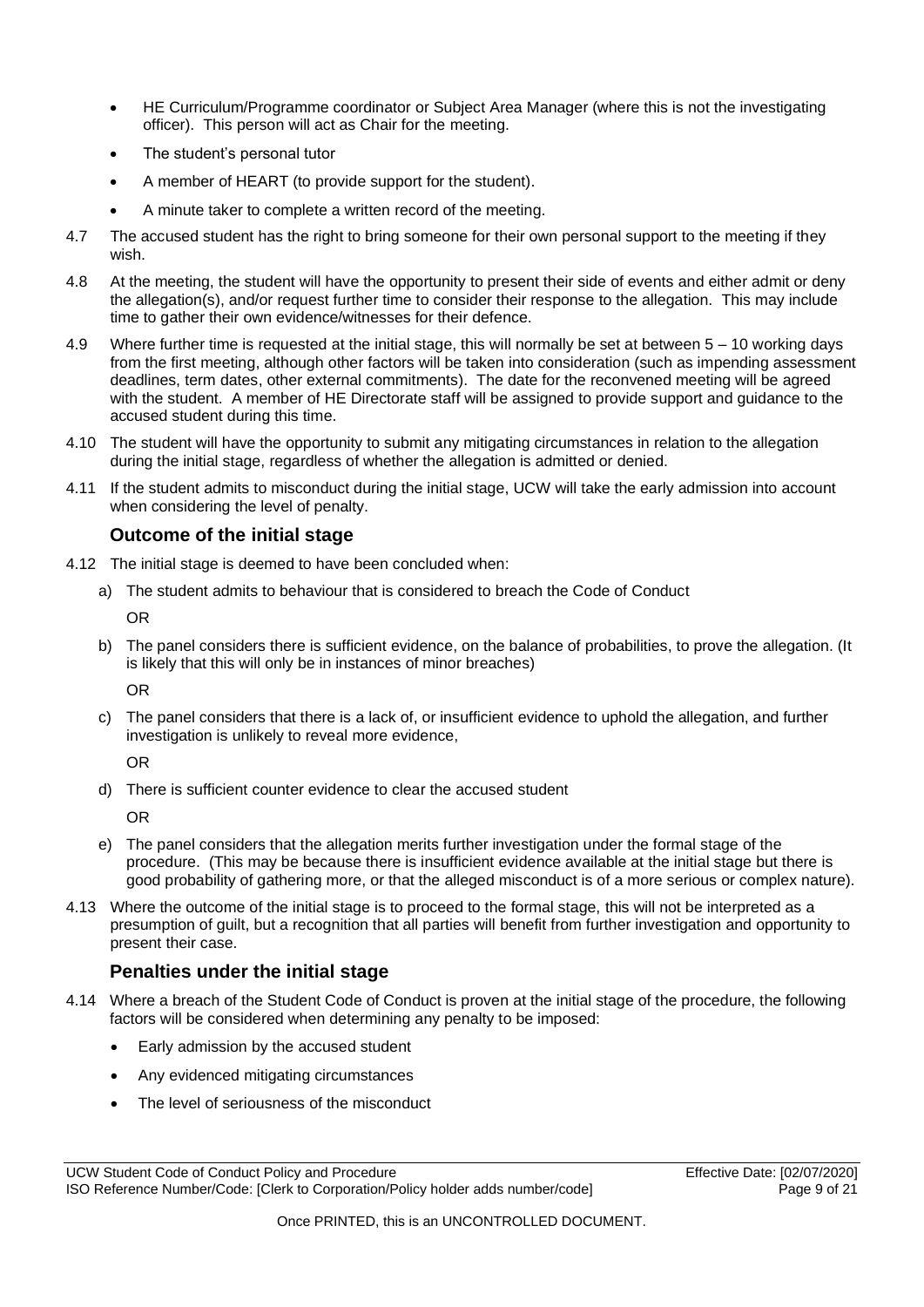4.15 The student will be notified of the outcome of the initial stage of the procedure in writing, together with an explanation, where an allegation is proven, of how the panel came to a decision about the appropriateness of any penalty applied, including why a lesser penalty was not applied, if applicable.

#### **Levels of penalty under the initial stage of the procedure**

- <span id="page-9-0"></span>4.16 Penalty options under the initial stage will normally be limited to:
	- **Verbal warning**: where the misconduct is minor-to-moderate. Some cases of serious or gross misconduct may merit a verbal warning, (i.e. if it is a first offence and there is an early admission by the accused student, and/or there are mitigating circumstances). A record of the verbal warning would normally be held on the student's educational Individualised Learning Plan (eILP) and may be taken into consideration when deciding any future penalty, should there be a further breach of the code of conduct by the student.
	- **Formal written warning:** where a student has admitted to a breach of the policy that the panel considers to be serious or gross misconduct, to the extent that a lesser penalty cannot be justified; or where the misconduct is a second or further offence, following an earlier verbal warning. (Normally, levels of misconduct resulting in a formal written warning would be investigated under the formal stage. Early admission by the student, however, may negate the need for the formal stage; therefore the panel should use professional judgement when deciding this level penalty and provide clear explanation to the student has to how all factors, such as those under 4.8, have been taken into account).

### <span id="page-9-1"></span>**Formal Stage**

- 4.17 Alleged breaches of the Student Code of Conduct Policy that are considered serious or gross misconduct may be investigated under the Formal Stage from the beginning. In such cases, the appointed Investigating Officer will also normally be a Dean of Faculty (with no students in their Faculty involved in the allegation) or a senior member of the HE Directorate.
- 4.18 Where a minor allegation of misconduct has not been resolved at the initial stage, the matter will proceed to the formal stage.
- 4.19 The purpose of the formal stage is to advance the investigation, acquire further evidence that might be substantiate or disprove the allegation, and allow time for the accused student to prepare representations on their own behalf.
- 4.20 Once an Investigating Officer has been appointed, they will identify themselves to the student and arrange a meeting to be held, normally, within 5 working days. The student will be provided with details of the allegation, including details of related evidence to allow them to respond to the allegation(s).
- 4.21 The student will be offered support and advice from the Welfare and Well-being Team in HEART.
- 4.22 Additionally, the Investigation Officer will arrange to meet, or request evidence from, others connected to the allegation (including the person making the allegation and any witnesses).
- 4.23 The Investigating Officer will also complete a precautionary risk assessment for any parties directly affected by the alleged misconduct, if one has not been completed previously.
- 4.24 The Investigating Officer will then complete a report based on their investigations which outlines the process followed, the information gathered and their conclusions. The student, or their representative, will receive a copy of the information obtained through the investigation, a copy of the report and the information about the next steps of the process.
- 4.25 The Investigation Officer's report will either be referred to the Head of Higher Education and/or Dean of Faculty for a decision to be agreed, or where the allegation constitutes serious or gross misconduct, to a disciplinary panel for a Formal Disciplinary Hearing.

4.26

UCW Student Code of Conduct Policy and Procedure **Effective Date: [02/07/2020]**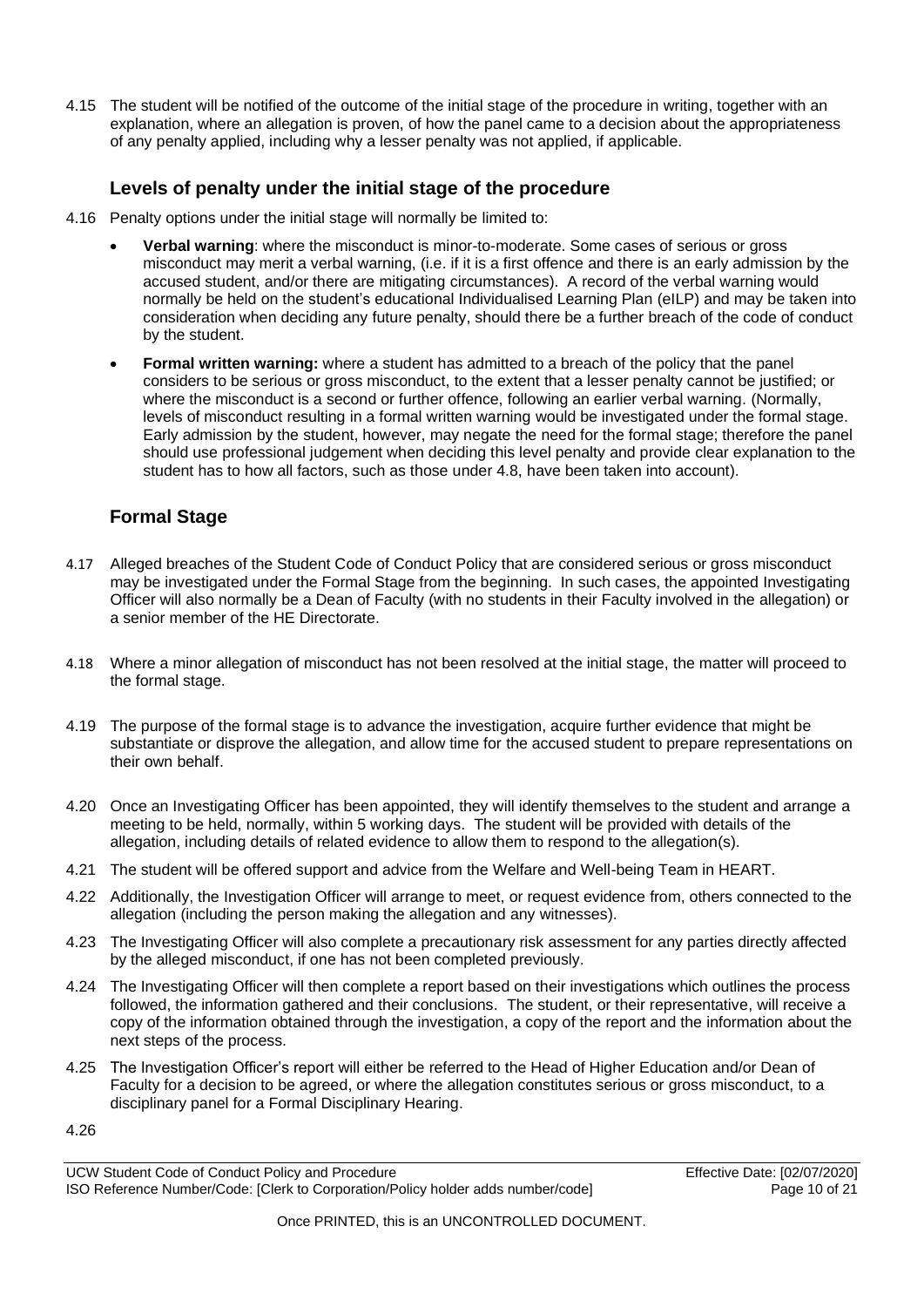### <span id="page-10-0"></span>**Formal Disciplinary Hearing or Panel Meetings**

- 4.27 Allegations of serious or gross misconduct, or where the potential consequences for the accused student are severe, will normally be considered through a disciplinary hearing or panel meeting.
- 4.28 A panel of three persons will be convened from following members of staff, where they have no prior involvement with the accused student:
	- A Dean of Faculty (who will act as Chair of the meeting)
	- Director of Higher Education
	- Higher Education Academic Registrar
	- A member of the Higher Education Directorate
- 4.29 A minute-taker will be appointed for the purposes of recording a written record of the meeting.
- 4.30 A member of HEART will normally be appointed to attend the meeting to provide support for the student.
- 4.29 At least five working days in advance of the hearing, the student will be invited to the Formal Disciplinary Hearing by the Panel Chair. As part of the invitation the student will normally be given:
	- Notice of the date, time and location of the hearing.
	- Details of the alleged breach of the UCW Student Code of Conduct, including all related documented evidence.
	- A copy of the UCW Student Code of Conduct.
	- Details of the members of staff forming the panel, and the right to object to any appointed panel member.
	- Notice of any witnesses that may be called to the hearing in relation to the allegation.
	- A reminder of their right to present their case at the meeting, including the right to call their own witnesses as appropriate. This may be done in person or remotely (for example, by video call).
	- A reminder of the right to be accompanied and/or represented at the hearing.
	- Contact details for HEART should the student require any welfare/well-being support.
	- Details of who may attend the hearing or meeting and in what capacity (including any legal advisers or external people where appropriate).
- 4.31 If a student is to be accompanied by a legal professional advisor, they must give the Panel Chair two working days' notice of this. UCW retains the right to also have a legal professional advisor present in these circumstances.
- 4.32 If the student requires additional time to prepare for this hearing, then they can request this to the Panel Chair at least two working days in advance of the hearing; any extension will normally be up to a maximum of five days, although under exceptional circumstances, could be more.
- 4.33 The student may submit to the Panel Chair, at least two working days in advance of the hearing, a written statement to be considered at the hearing. Notice of any witnesses to be called by the student at the hearing must be given in writing to the Panel Chair at least two working days in advance of the hearing, together with a written statement of the contribution that each witness will make. It may be that after receiving notification of witnesses, the hearing may need to be postponed, allowing the Investigating Officer to meet with the witnesses (if they have not already done so). If the hearing is postponed, the student will be informed as soon as possible; every effort will be made by UCW to ensure that this process is carried out as quickly as possible to minimise any distress felt by those involved.
- 4.34 If the student or a called-witness is, for good reason, unable to attend the meeting, either in person or by other means (for example, by video call), the Chair will make every effort to reschedule the hearing for a date agreed with the student, normally within 5 working days of the original date.

UCW Student Code of Conduct Policy and Procedure **Effective Date: [02/07/2020]**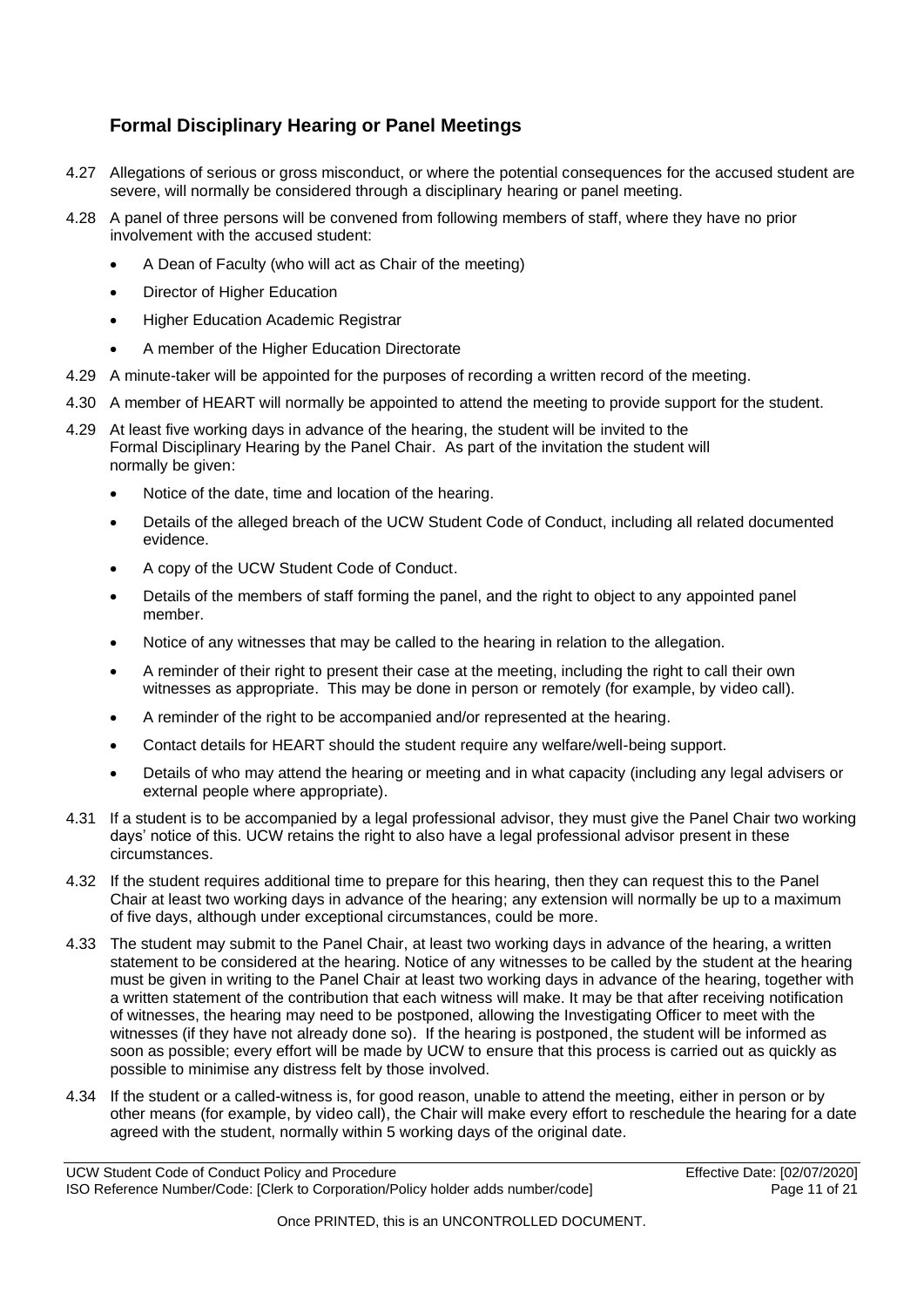- 4.35 If a hearing must be adjourned for good reason, and cannot be concluded on the same day, the Chair will make every effort to reschedule the hearing for a date agreed with the student, normally within 5 working days of the original date.
- <span id="page-11-0"></span>4.36 The hearing may take place in the student's absence if they fail or decline to attend, without good reason.

### **Outcomes of the formal stage**

- 4.37 Following the hearing, based on the standard of proof, the panel may decide that
	- The allegation is not proven, and no further action needs to be taken.
	- The allegation is proven, and a level of penalty should be determined.

#### <span id="page-11-1"></span>**Penalties under the formal stage**

- 4.38 Where a breach of the Student Code of Conduct is proven at the formal stage of the procedure, the following factors will be considered when determining any penalty to be imposed:
	- Any evidenced mitigating circumstances
	- The level of seriousness of the misconduct, in the professional judgement of the investigating panel
	- Any sanctions previously imposed on the student under the Student Code of Conduct Policy and Procedure.

#### <span id="page-11-2"></span>**Levels of penalty under the formal stage of the procedure**

- **Verbal warning**: Some cases of serious or gross misconduct may merit a verbal warning, (i.e. if it is a first offence and there is an early admission by the accused student, and/or there are mitigating circumstances). A record of the verbal warning would normally be held on the student's Educational Individualised Learning Plan (EILP) and may be taken into consideration when deciding any future penalty, should there be a further breach of the code of conduct by the student.
- **Formal written warning:** where a student has admitted to a breach of the policy that the panel considers to be serious or gross misconduct, and considers that a lesser penalty cannot be justified. (The student will be given an explanation as to why a lesser penalty is not deemed appropriate).
- **Suspension:** withdrawal of the student from their course and their exclusion from the UCW (and the whole Weston College Group) for a specified period of time (with conditions that detail the basis of their return to study and the support available to them in order to do so).
- **Permanent withdrawal:** the student to be excluded from UCW (and the whole Weston College Group) and not be permitted re-admission at any time in the future.
- **Referral for consideration under another UCW process:** where the panel decides that the matter requires further consideration in relation to either the student's fitness to study or fitness to practice in a professional setting (e.g. education, health and social care practice, law or other professional practices concerning the physical and psychological well-being of people or animals).
- 4.39 If sanctions are required, these will be implemented in consultation with the partner university, and/or employer if the student is a degree or higher apprentice. Should exclusion be deemed to be appropriate then support will be given to the student from HEART in liaising with the Student Loans Company and the finance office of the partner university.
- 4.40 A written record of the hearing and its outcomes will be made, setting out who attended, a brief outline of the proceedings and the reasons for the decisions taken, including any penalty applied (and, if applicable, why lesser penalties were not considered appropriate).
- 4.41 The outcome of the formal disciplinary hearing or panel meeting and sanctions imposed will be recorded on the student's eILP and a written notification of the decision (Appendix Five) will be provided to the student normally within five working days, along with details of the Appeals process and the support available form HEART.

UCW Student Code of Conduct Policy and Procedure **Effective Date: [02/07/2020]**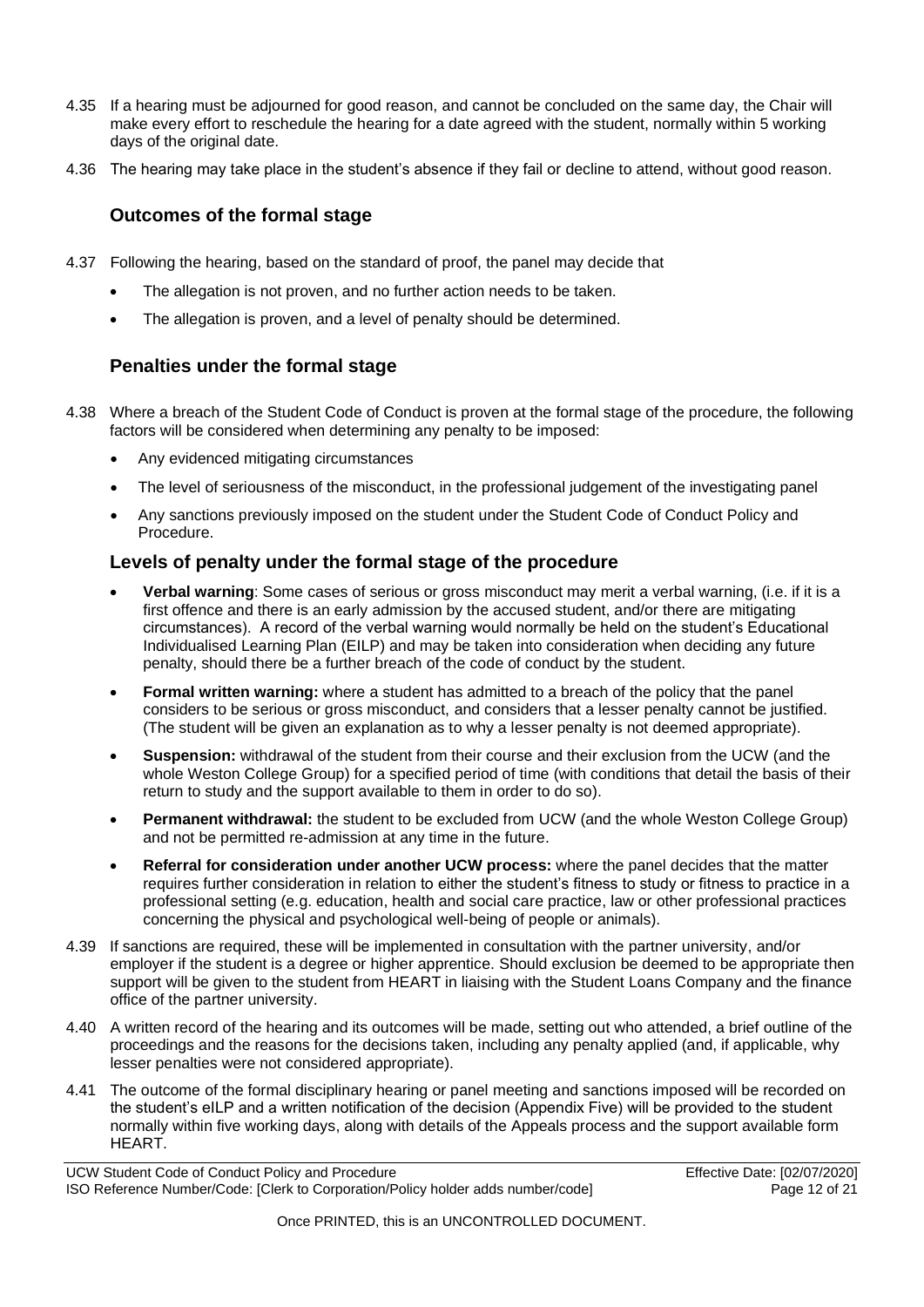# <span id="page-12-0"></span>**Appeal Stage**

- 4.42 The student has the right of appeal against any decision made under the UCW Student Code of Conduct Policy and Procedure at either the informal or formal stage.
- 4.43 An appeal should be made in writing to the Director of Higher Education within 10 working days of the date of the written notification of the decision.
- 4.44 Any appeal will be considered by an Independent Reviewer (an appropriate member of staff who has not been involved at any previous stage). Depending on whether the appeal is against a decision made at the informal or formal stage, the appointed member of staff will normally be either:
	- A Dean of Faculty
	- A Subject Area Manager
	- The Director of Higher Education
	- A member of the Higher Education Directorate management team.
- 4.45 Where it is not possible to appoint from the above staff group within a reasonable time, a senior member of staff from the Weston College Group maybe appointed to review the case.
- 4.46 An appeal can be based on one or more of the following grounds:
	- That the UCW Student Code of Conduct procedures were not followed properly.
	- That the decision reached is unreasonable.
	- That the student has new information/evidence which was not reasonably available before.
- 4.47 Where valid grounds have been determined, the student will be required to submit any additional evidence, within a specified period, for further consideration by the Independent Reviewer. The evidence will be considered and the Independent Reviewer will, as soon as is practicable, write to the student and the Chair of the original meeting where the decision was taken, requesting them to attend an Appeal Hearing. A minimum of five working days' notice will be given prior to the meeting.
- 4.48 The student (who may be accompanied by a representative) will also be sent copies of any supporting documentation to be used at the Appeal Hearing.
- 4.49 If the student requires additional time to prepare for this Appeal Hearing, then they can request this (to the Independent Reviewer) at least two working days in advance of the hearing; if agreed, this will normally be up to a maximum of five days, although which under exceptional circumstances could be extended further.
- 4.50 The Appeal Hearing may take place in the student's absence if they fail or decline to attend, without good reason.
- 4.51 The order of the Appeal Hearing is as follows:
	- The Independent Reviewer will chair the hearing. They will introduce those in attendance and explain the purpose of the Appeal Hearing.
	- The student (or their representative) will present their case against the original decision (and introduce new evidence if applicable).
	- The Chair may then question student.
	- The original Panel Chair will present the case supporting the original decision.
	- The Chair may question the original Panel Chair.
	- The student (or their representative) will summarise their case against the original decision.
	- The original Disciplinary Panel Chair will summarise case supporting original decision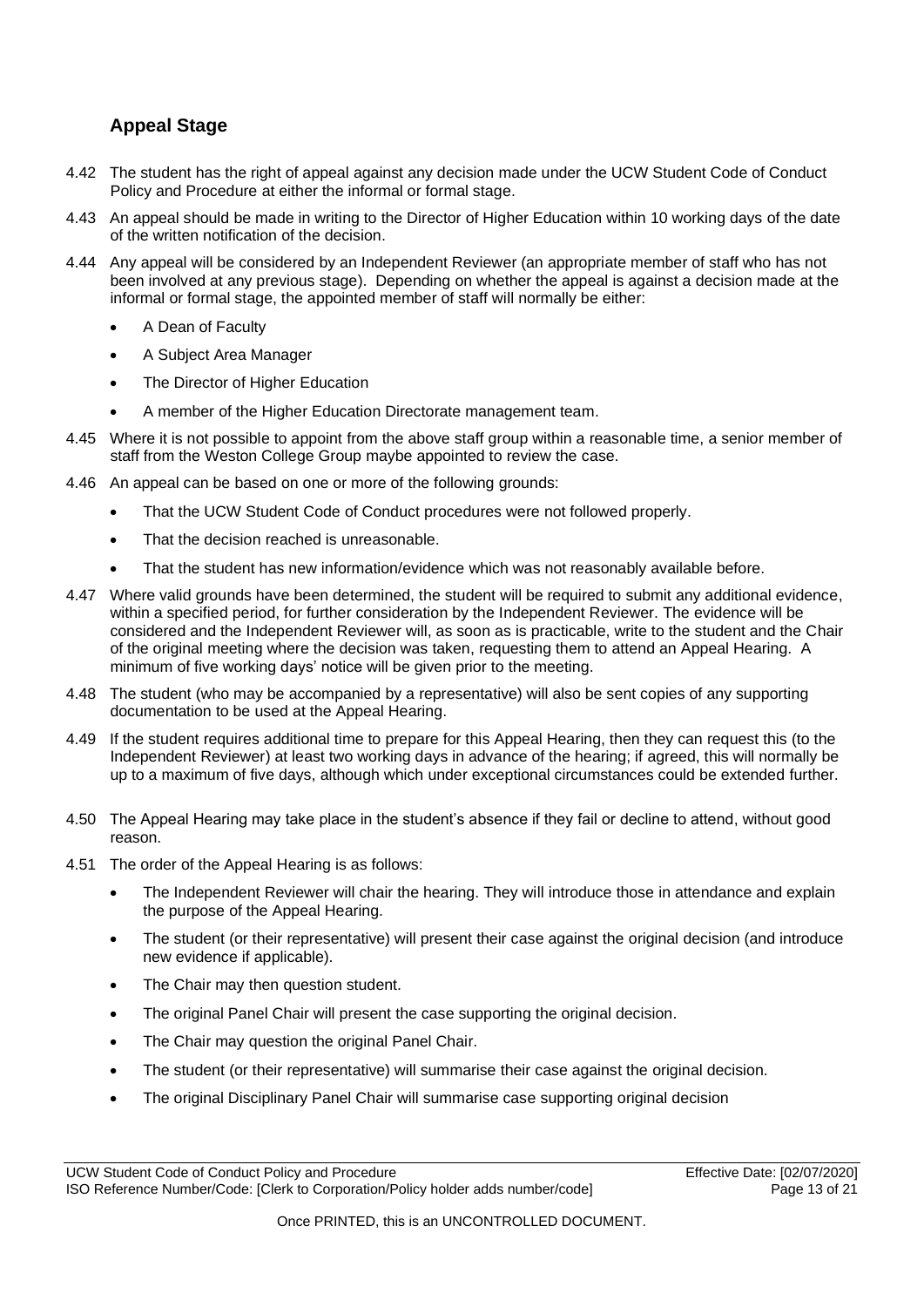- 4.51 The Independent Reviewer will notify the student of the outcome in writing together with reasons, within ten working days of the Appeal hearing.
- 4.52 One of the following decisions will be made:
	- Dismiss the appeal; or
	- Uphold the appeal, and
	- Refer the matter back to an earlier Stage of this Policy for reconsideration
	- Impose an alternative sanction.
- 4.53 The decision of the Appeal Hearing is final and will conclude this procedure. A 'Completion of Procedures' letter will be issued to the student. Further information on procedures for external and independent review can be obtained from the Office of the Independent Adjudicator for Higher Education website (www.oiahe.org.uk).

### <span id="page-13-0"></span>**5 RESPONSIBILITIES**

#### **Compliance, monitoring and review**

- <span id="page-13-1"></span>5.1 This policy and procedure has been written with reference the Office of the Independent Adjudicator's "Good Practice Framework: Disciplinary procedures".
- 5.2 The policy and procedure will be reviewed in 2023.

### **Reporting**

<span id="page-13-2"></span>5.3 No additional reporting is required.

#### **Records management**

<span id="page-13-3"></span>5.4 Staff must maintain all records relevant to administering this policy and procedure using the Weston College (ISO) recordkeeping system.

### <span id="page-13-4"></span>**6 DEFINITIONS**

The following definitions provide clarification of key terms used in this policy and their relevance to its implementation.

#### <span id="page-13-5"></span>**Terms and definitions**

**Balance of probabilities**: it is more likely than not that something happened.

**Burden of proof:** whose responsibility it is to prove an issue.

**Office of the Independent Adjudicator:** The independent student complaints scheme for England and Wales.

**Principles of natural justice:** the right of an individual to a fair hearing before an impartial decision-maker; complying with equality law duties; and upholding human rights.

**Standard of proof:** the level of proof required.

**Universities UK**: The collective organisation of 137 universities in the UK that provides guidance on HE policy to Government and providers.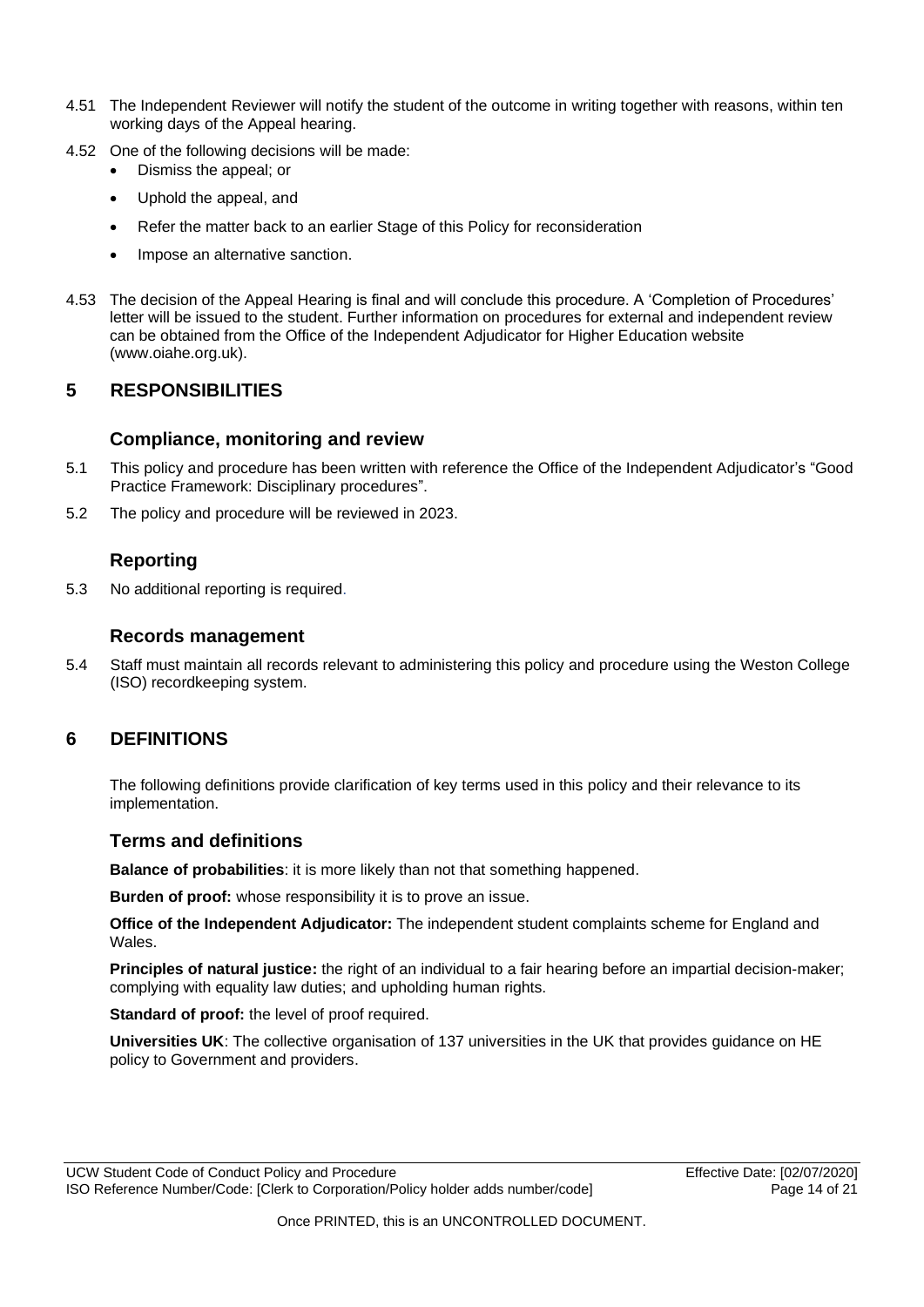# <span id="page-14-0"></span>**7 RELATED LEGISLATION AND DOCUMENTS**

[The Equality Act 2010](http://www.legislation.gov.uk/ukpga/2010/15/contents)

Office of the Independent Adjudicator's [Good Practice Framework: Disciplinary procedures](https://www.oiahe.org.uk/media/2045/good-practice-framework-disciplinary-procedures-section.pdf)

UCW Student Charter

UCW Complaints Procedures

UCW Student Drug and Alcohol Policy

UCW Fitness to Student Policy

UCW Fitness to Practice Policy

UK Universities [Guidance for Higher Education Institutions: How to handle alleged](https://www.universitiesuk.ac.uk/policy-and-analysis/reports/Documents/2016/guidance-for-higher-education-institutions.pdf) student misconduct which [may also constitute a criminal offence](https://www.universitiesuk.ac.uk/policy-and-analysis/reports/Documents/2016/guidance-for-higher-education-institutions.pdf)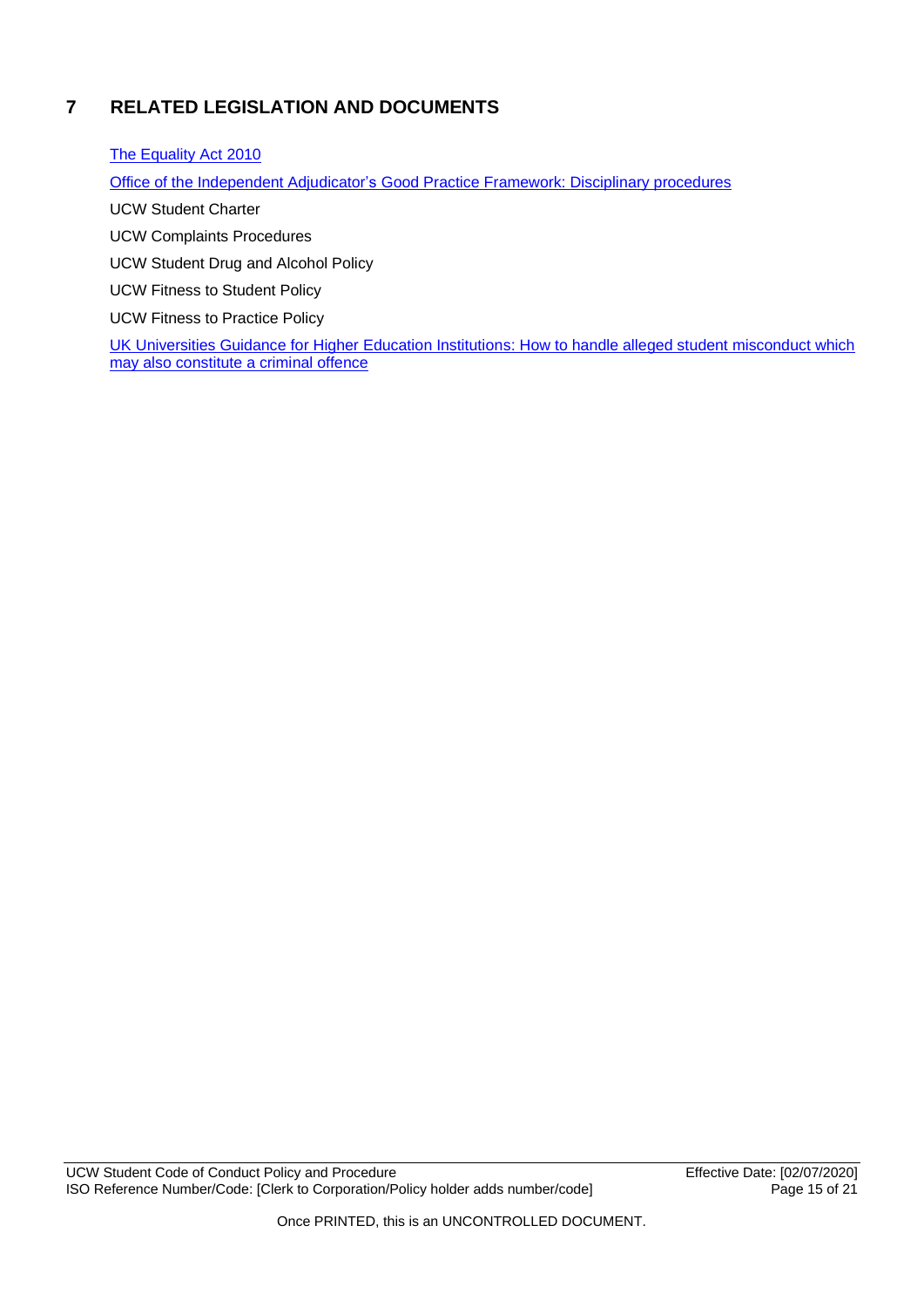#### **8 APPENDICES**

#### **Appendix one**

### **Precautionary Action Risk Assessment**



To be completed by the appointed Investigating Officer and approved by the Assistant Director HE: Academic Registry.

Student Name:

Summary of misconduct allegation:

<span id="page-15-2"></span><span id="page-15-1"></span><span id="page-15-0"></span>

| What are the risks to student                                                                                                                       | What measures are required to manage the<br>risk/concerns | Agreed action (by whom and by when) | Completed<br>(date) |
|-----------------------------------------------------------------------------------------------------------------------------------------------------|-----------------------------------------------------------|-------------------------------------|---------------------|
| Academic progress:<br>e.g. will assessment be affected? Does the<br>student need to apply for an extension or<br>mitigating/personal circumstances? |                                                           |                                     |                     |
| Personal health and well-being:<br>e.g. does the student need to see a GP? Can<br>UCW provide mental health support or<br>counselling?              |                                                           |                                     |                     |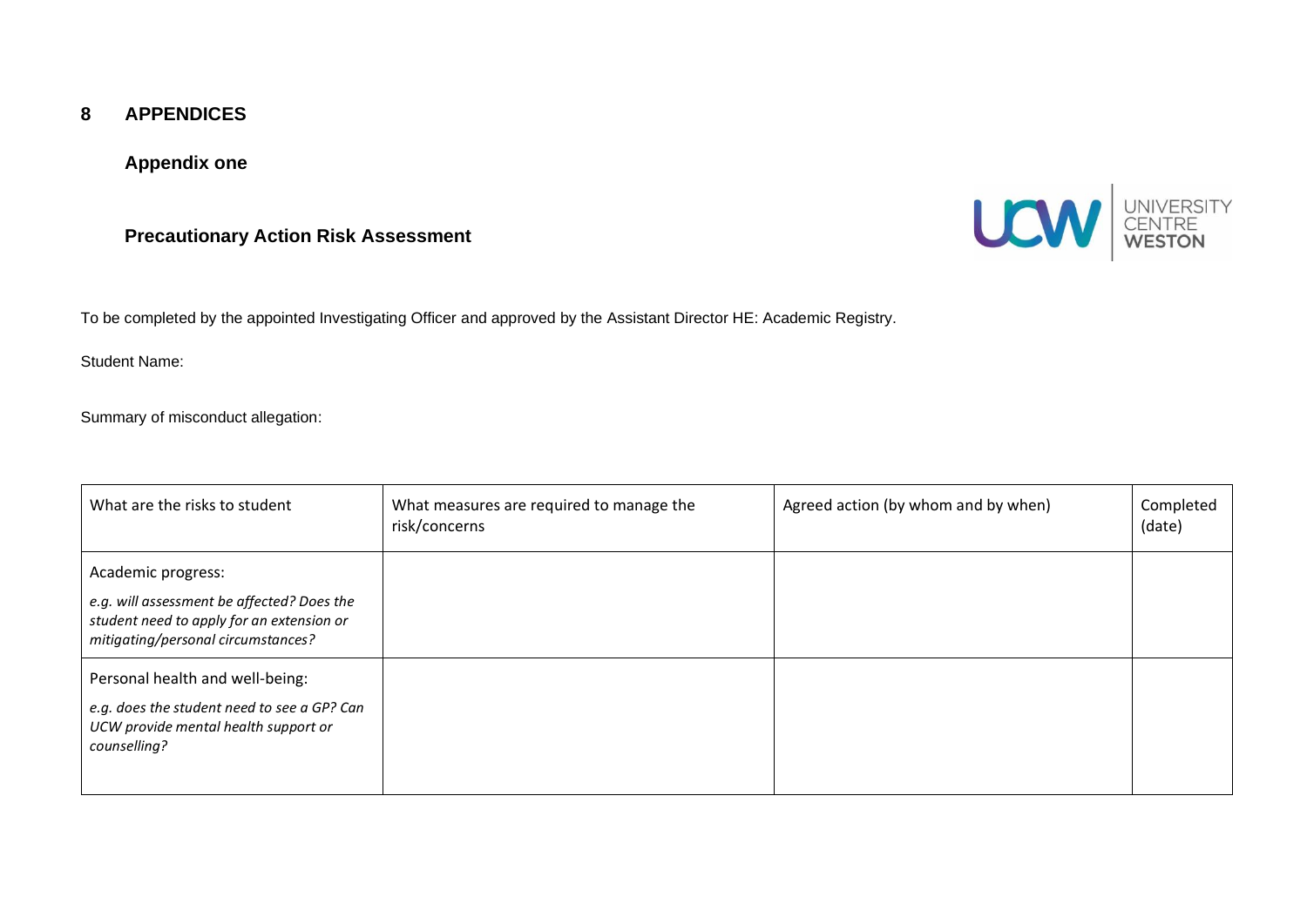| Safety:<br>E.g. is there a consideration for prohibiting<br>contact with other students/moving student<br>accommodation? |  |  |
|--------------------------------------------------------------------------------------------------------------------------|--|--|
| Any other considerations:<br>E.g. criminal investigation? Fitness to Study<br>or Practise?                               |  |  |

I confirm that this risk assessment and any precautionary action detailed above has been approved:

Signed: Signed: Dated: Dated:

*Assistant Director HE: Academic Registry*

I confirm that this risk assessment and any precautionary action detailed above has been communicated to the student:

Name: \_

Signed: Signed: Contract Contract Contract Contract Contract Contract Contract Contract Contract Contract Contract Contract Contract Contract Contract Contract Contract Contract Contract Contract Contract Contract Contract

*UCW Investigating Officer*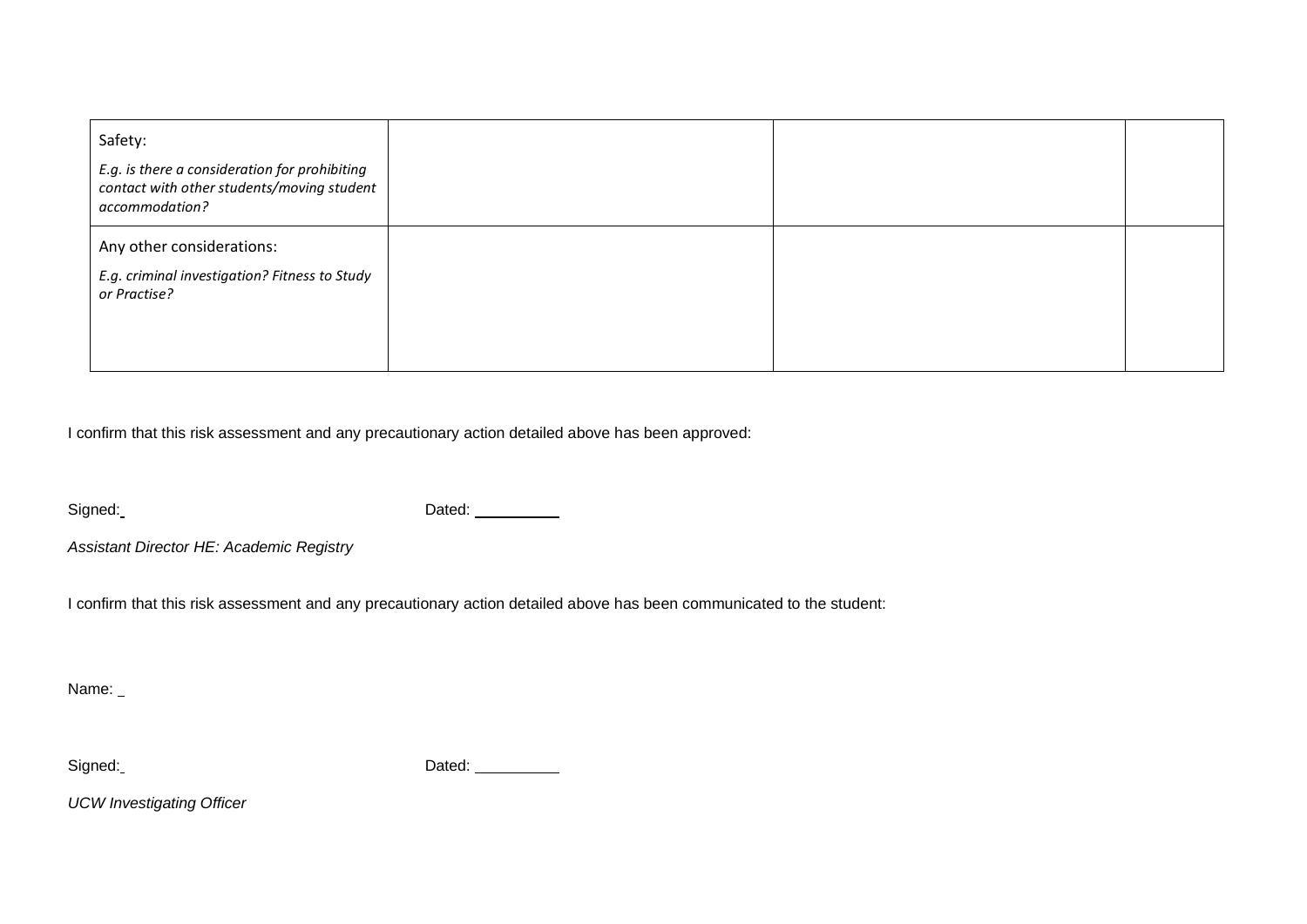### <span id="page-17-0"></span>**Appendix two**



#### <span id="page-17-1"></span>**UCW Student Code of Conduct: Notice of Formal Written Warning**

Student Name:

Course Title:

Personal Tutor**:**

This statement is a follow up to the Record of Verbal Warning issued on **(insert date).** 

**(Insert name)** has been issued this Formal Written Warning due to:-

The requested improved behaviour (with immediate effect) is:-

This will be monitored by your Subject Area Manager and the Deputy Academic Registrar on a **(insert timescale)** basis. A recurrence of the above behaviour within **(insert number)** weeks will result in Stage 3 (**Formal Disciplinary Hearing)** being implemented.

**Student: Date:**

**Subject Area Manager: Date:**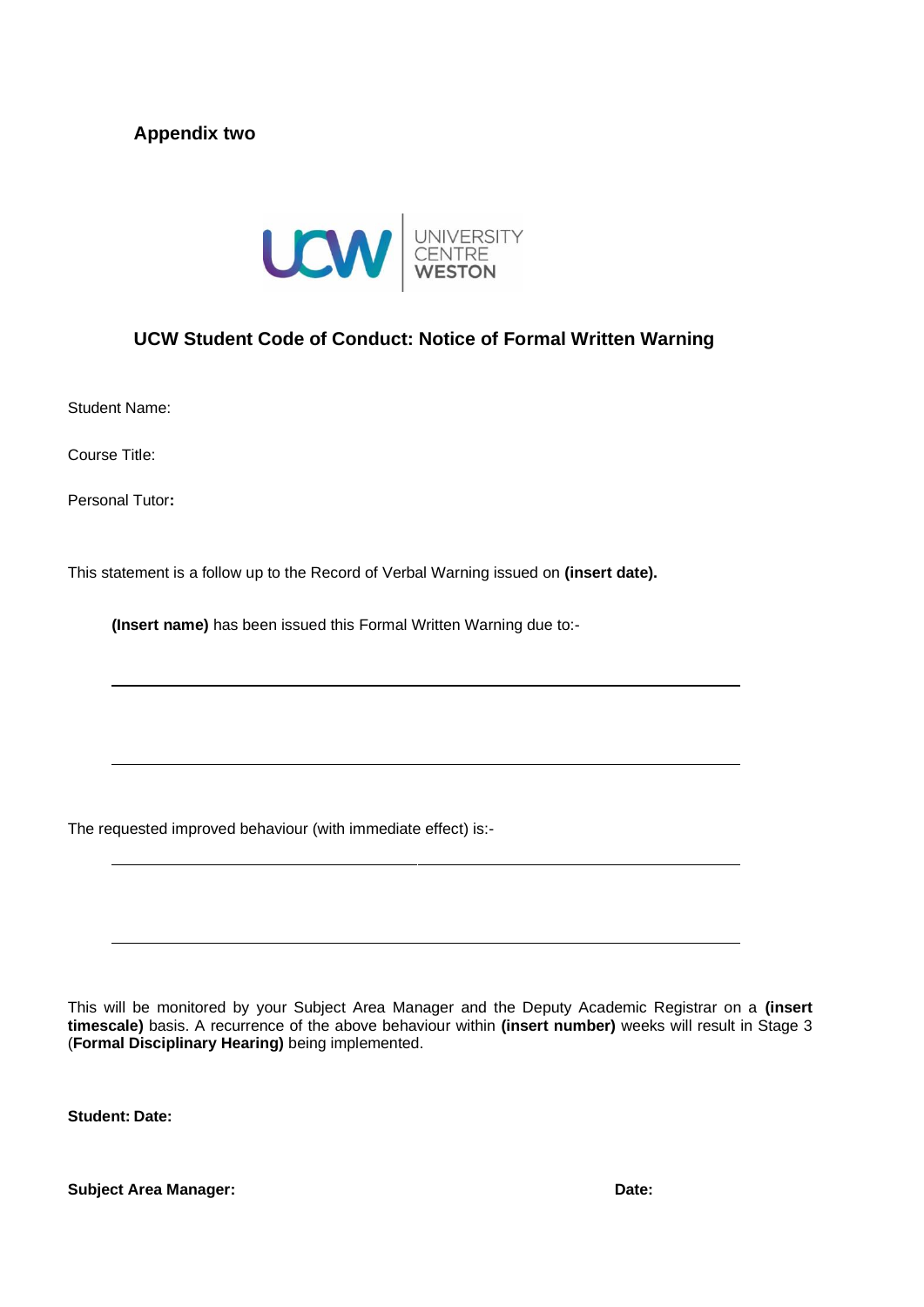### <span id="page-18-0"></span>**Appendix three**



# **UCW Student Code of Conduct: Statement Template**

<span id="page-18-1"></span>Student Name:

Name of Investigating Officer:

This statement summarises the discussion held on **(inset date).**

I confirm that this is an accurate account of the discussions held at the above time and date.

**Student: Date:**

**Investigating Officer: Date:**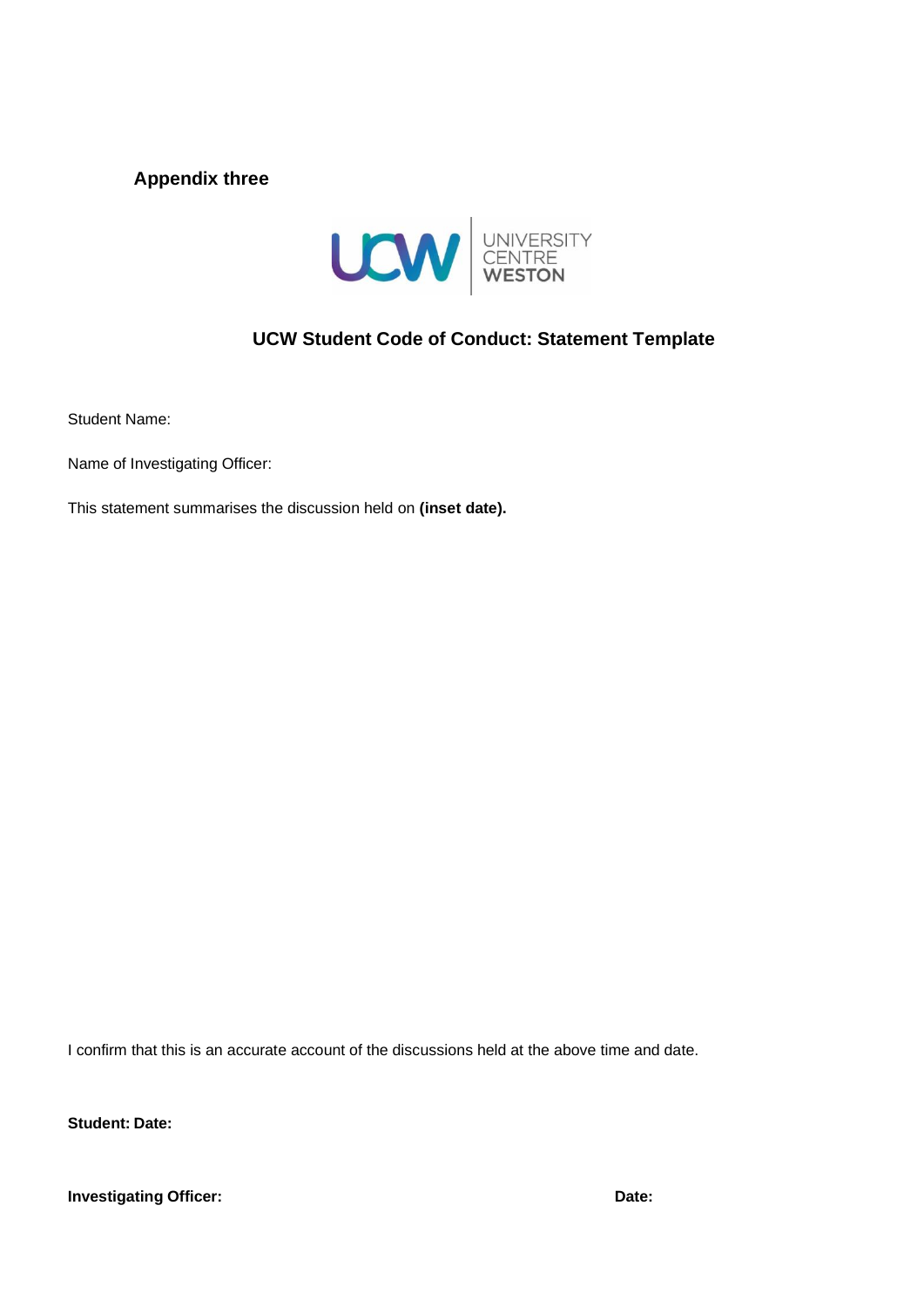# <span id="page-19-0"></span>**Appendix four**



# **Formal Disciplinary Hearing Sample Agenda**

<span id="page-19-1"></span>**Date:**

**Time:**

#### **Membership**

- A Head of Faculty (who will act as Panel Chair)
- Investigating Officer
- HE Assistant Director: Academic Registry (or the Deputy Academic Registrar)
- A member of the HE Directorate
- **and**
- A member of HEART (to provide support for the student)
- a Minute Taker

The quorum of the Professional Suitability Panel is three of the above member of staff.

- 1. Introductions
- 2. Explanation of the purpose of the hearing and potential outcomes
- 3. Presentation of the alleged gross misconduct (Investigating Officer)
- 4. Witnesses called (or statements read out) if appropriate
- 5. Student presents their case
- 6. Witness recalled (if appropriate)
- 7. Chair summarises the alleged gross misconduct and student response
- 8. Opportunity for student to ask questions
- 9. Timescale of the proceedings (when the decision of this panel is communicated and the Appeals process)